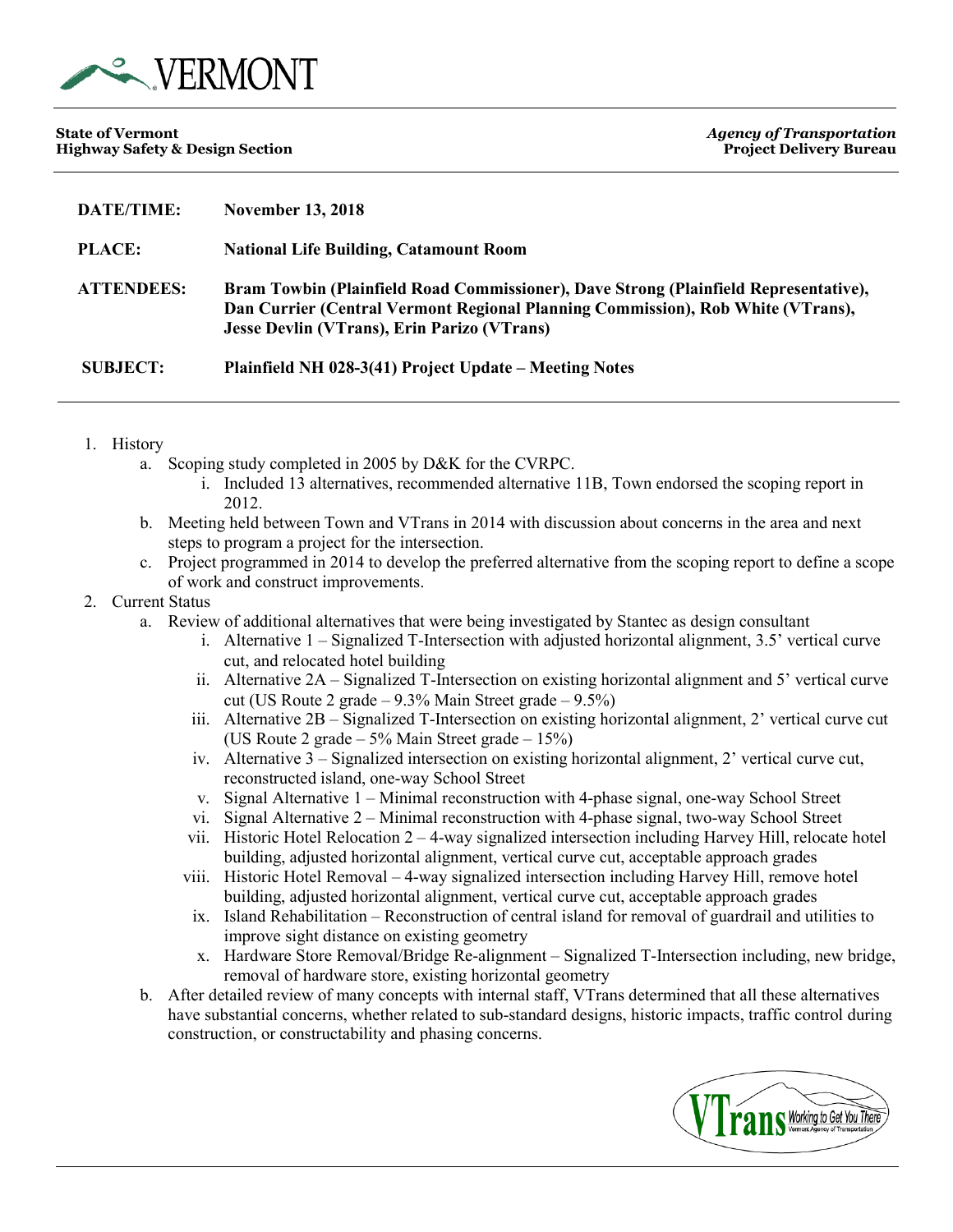## 3. Discussion

- a. Historic Impacts
	- i. Circulated 4(f) process was explained briefly to clarify that any impacts (temporary or permanent) to a historic building will require review and approval by the State Historic Preservation Office and then review and approval by varying federal agencies in Washington, D.C.
		- 1. Project would need to justify adverse effects to the historic property by way of proving there was no other alternative that would minimize or avoid impacts.
		- 2. Process would add additional time  $(1 \text{ year } +/-)$  and cost to the project.
	- ii. The Town expressed support of removing the hardware store property if that would be of benefit to the project.
		- 1. Suggestion to remove just the porch from the hotel temporarily if it will help with additional room for traffic during construction, and then replace it in kind after construction is completed.
	- iii. Town mentioned that the historic preservation office had suggested that the old fire building be relocated to be preserved, which would provide additional room if we were to remove the hardware store as well.
- b. Constructability/Traffic Impacts
	- i. After discussing detour routes and constructability issues, the Town agreed that it would be acceptable to close the Main Street approach for a construction season if needed.
	- ii. Discussion of the park and ride and rail trail and whether that could be converted to a one-way detour for traffic heading north.
- c. Utility Impacts
	- i. Any alternative discussed will have significant impacts to aerial utilities, and most of the substantial alternatives will impact underground utilities as well.
	- ii. Any impacts to municipal utilities will require the Town to fund the engineering and construction of new municipal infrastructure.
	- iii. The Town currently has no utility projects in the area planned.
		- 1. As part of pedestrian bridge project there is slight sewer reconstruction on south side of Main Street.
- d. Right-of-Way (ROW)
	- i. There was discussion of the ROW in front of the hardware store building. VTrans and Town will go back through files to see if a consensus was reached about ownership.
	- ii. The Town has a paper on file stating that the building is allowed seven parking spaces along their frontage, so this ROW question is likely to come up no matter what the alternative.
- e. General
	- i. The new guardrail is making it even more difficult to have enough sight distance, especially with snow removal/storage in winter. The Town would like the District to be sure they are giving this area attention with that in mind.
	- ii. Town would prefer a full improvement project moving forward as opposed to an interim solution being proposed in the meantime.
		- 1. There was concern that the Island Rehabilitation concept may not allow enough width for two-way traffic on School Street.
- 4. Next Steps
	- a. VTrans and Town to send any information on status of School Street ROW
	- b. Town will provide any existing utility information to design team
	- c. VTrans will investigate concept of developing a one-way bypass on existing rail trail
	- d. Stantec will develop further detail related to constructability and traffic control for Alternative 2B
	- e. Once more information is developed, VTrans will set up another meeting with this project team (including Leon Cookson and Rich Christiansen (owners of old hotel and old hardware store respectively)) and discuss with the intent to hold a public meeting soon.